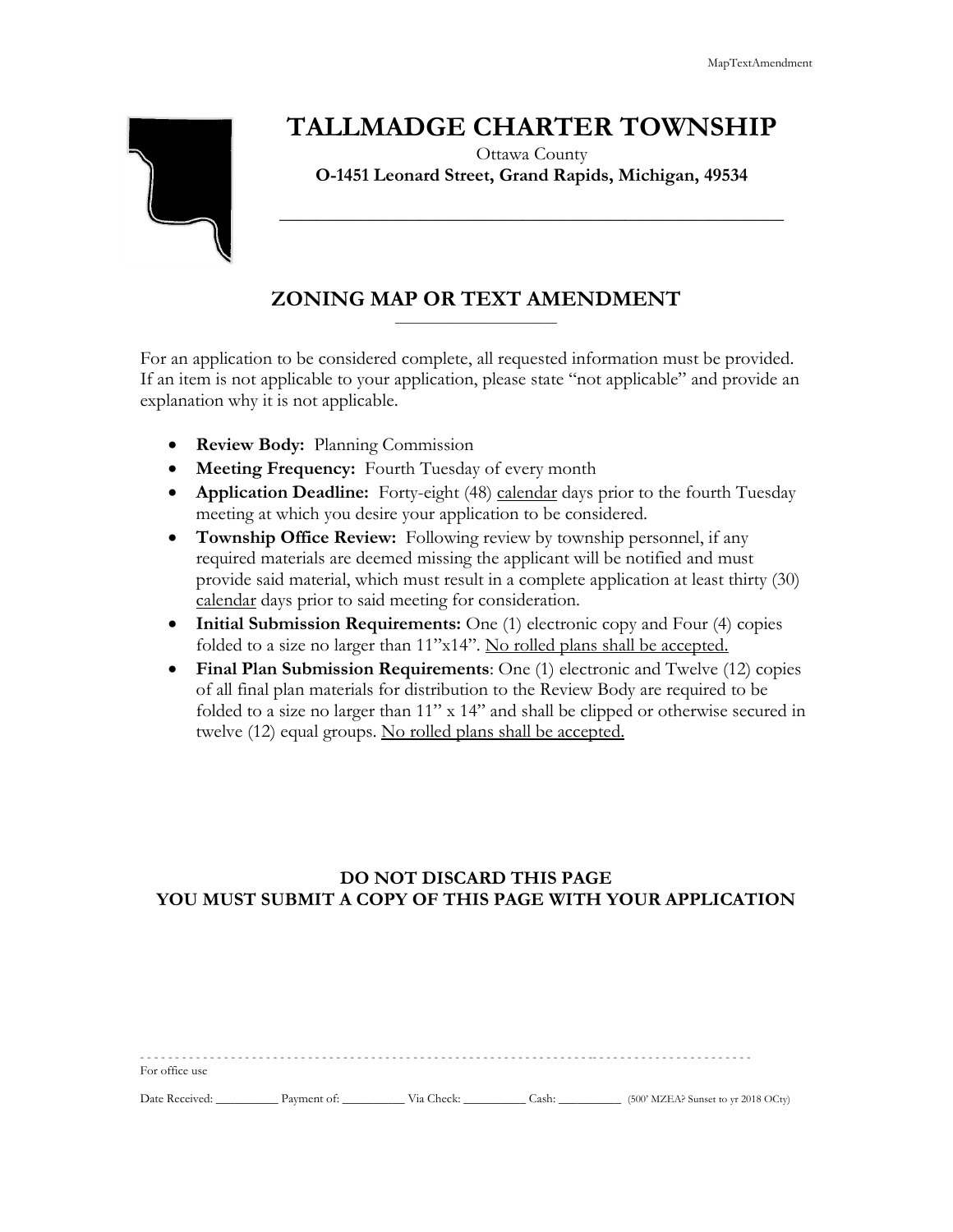## **TALLMADGE CHARTER TOWNSHIP**

Ottawa County **O-1451 Leonard Street, Grand Rapids, Michigan, 49534**

**\_\_\_\_\_\_\_\_\_\_\_\_\_\_\_\_\_\_\_\_\_\_\_\_\_\_\_\_\_\_\_\_\_\_\_\_\_\_\_\_\_\_\_\_\_\_\_\_\_\_\_\_\_\_**

### **ZONING MAP OR TEXT AMENDMENT APPLICATION** \_\_\_\_\_\_\_\_\_\_\_\_\_\_\_\_\_\_\_\_\_\_\_\_\_\_\_\_\_\_\_\_\_\_\_\_\_\_\_\_

REQUEST FEE: \$1,500.00 +\$5,000 minimum escrow (Please make separate check)

#### **PROCEDURE:**

|                                                                                                | <u> 1989 - Johann John Stone, Amerikaansk politiker (* 1989)</u> |  |  |
|------------------------------------------------------------------------------------------------|------------------------------------------------------------------|--|--|
|                                                                                                | Parcel Size: Current Zoning: Requested Zoning:                   |  |  |
|                                                                                                | <u> 1989 - Johann John Stein, fransk politik (d. 1989)</u>       |  |  |
| *Point of Contact shall be the only person contacted by the township regarding the application | POC Telephone: POC Email: POC Email:                             |  |  |

I agree to authorize members of the Planning Commission and representatives from the Zoning or Building Department to enter my property in order to review the particulars of my request.

 $\overline{\phantom{a}}$  , and the contract of the contract of the contract of the contract of the contract of the contract of the contract of the contract of the contract of the contract of the contract of the contract of the contrac

Date Applicant's Signature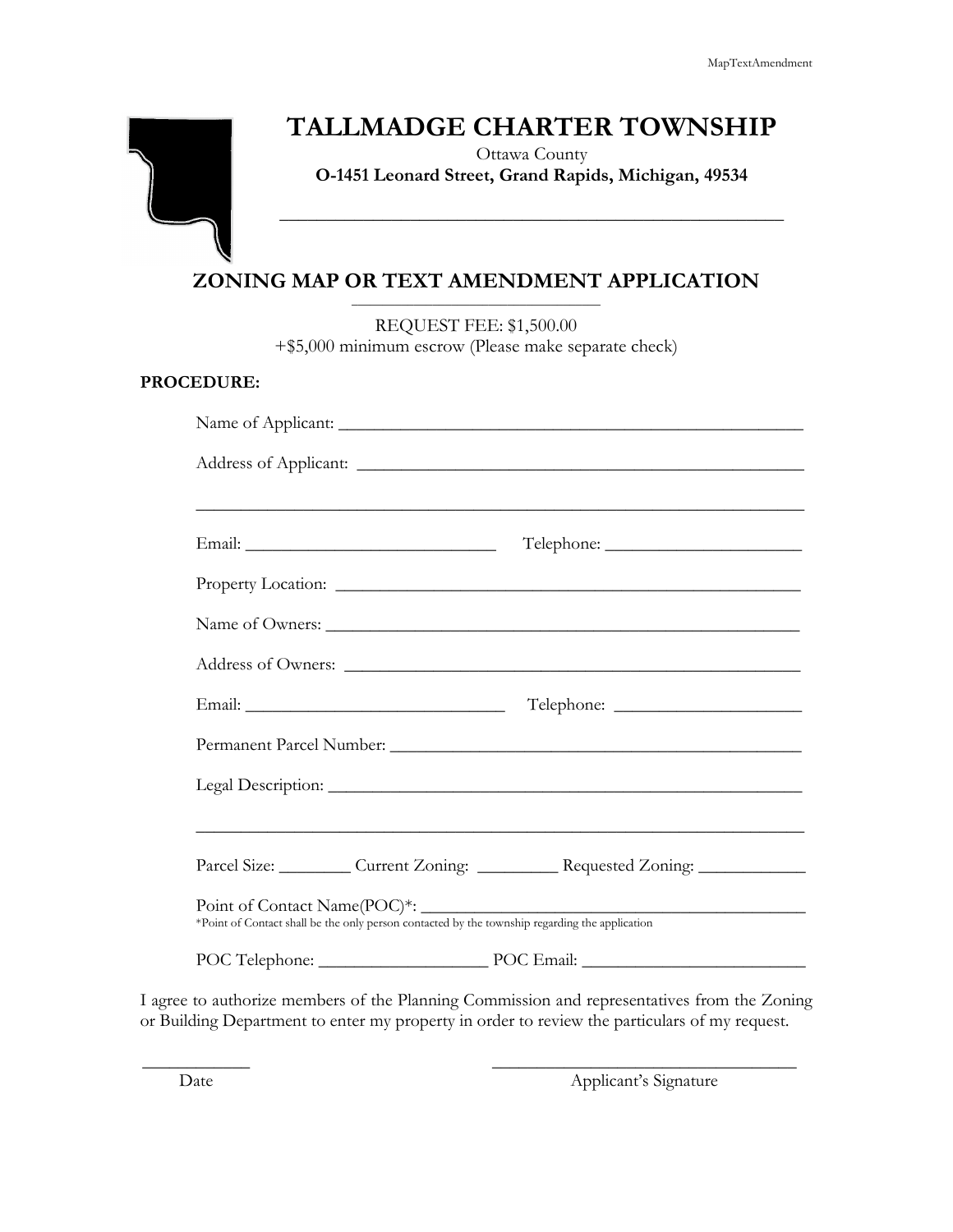## **REQUIRED MATERIALS:**

**SECTION 22.02. AMENDMENT PETITION PROCEDURE**. All petitions for amendment to this Ordinance shall be in writing, signed, and filed in triplicate with the Zoning Administrator for presentation to the Planning Commission. Such petitions shall include the following:

\_\_\_\_\_\_\_\_\_\_\_\_\_\_\_\_\_\_\_\_\_\_\_\_\_\_\_\_\_\_\_\_\_\_\_\_\_\_\_\_\_\_\_\_\_\_\_\_\_\_\_\_\_\_\_\_\_\_\_\_\_\_\_\_\_\_

\_\_\_\_\_\_\_\_\_\_\_\_\_\_\_\_\_\_\_\_\_\_\_\_\_\_\_\_\_\_\_\_\_\_\_\_\_\_\_\_\_\_\_\_\_\_\_\_\_\_\_\_\_\_\_\_\_\_\_\_\_\_\_\_\_\_

\_\_\_\_\_\_\_\_\_\_\_\_\_\_\_\_\_\_\_\_\_\_\_\_\_\_\_\_\_\_\_\_\_\_\_\_\_\_\_\_\_\_\_\_\_\_\_\_\_\_\_\_\_\_\_\_\_\_\_\_\_\_\_\_\_\_

\_\_\_\_\_\_\_\_\_\_\_\_\_\_\_\_\_\_\_\_\_\_\_\_\_\_\_\_\_\_\_\_\_\_\_\_\_\_\_\_\_\_\_\_\_\_\_\_\_\_\_\_\_\_\_\_\_\_\_\_\_\_\_\_\_\_

(b) The nature and effect of the proposed amendment;

- (c) If the proposed amendment would require a change in the Zoning Map, a fully dimensioned map showing;
	- 1. The land which would be affected by the proposed amendment,
	- 2. A legal description of such land,
	- 3. The present zoning district of the land,
	- 4. The zoning district of all abutting lands and,
	- 5. All public and private rights-of-ways and easements bounding and intersecting the land to be rezoned.
- (d) The alleged error in the ordinance which would be corrected by the proposed amendment, with a detailed explanation of such alleged error and detailed reason why the proposed amendment will correct the same; (if not applicable, indicate " $N/A$ ")

\_\_\_\_\_\_\_\_\_\_\_\_\_\_\_\_\_\_\_\_\_\_\_\_\_\_\_\_\_\_\_\_\_\_\_\_\_\_\_\_\_\_\_\_\_\_\_\_\_\_\_\_\_\_\_\_\_\_\_\_\_\_\_\_\_\_

\_\_\_\_\_\_\_\_\_\_\_\_\_\_\_\_\_\_\_\_\_\_\_\_\_\_\_\_\_\_\_\_\_\_\_\_\_\_\_\_\_\_\_\_\_\_\_\_\_\_\_\_\_\_\_\_\_\_\_\_\_\_\_\_\_\_

(e) The changed or changing conditions in the area or in the Township that make the proposed amendment reasonably necessary to the promotion of the public health, safety, and general welfare;

\_\_\_\_\_\_\_\_\_\_\_\_\_\_\_\_\_\_\_\_\_\_\_\_\_\_\_\_\_\_\_\_\_\_\_\_\_\_\_\_\_\_\_\_\_\_\_\_\_\_\_\_\_\_\_\_\_\_\_\_\_\_\_\_\_\_

\_\_\_\_\_\_\_\_\_\_\_\_\_\_\_\_\_\_\_\_\_\_\_\_\_\_\_\_\_\_\_\_\_\_\_\_\_\_\_\_\_\_\_\_\_\_\_\_\_\_\_\_\_\_\_\_\_\_\_\_\_\_\_\_\_\_

<sup>\*</sup> For a text amendment application, provide the exact text being proposed including any deletions from the current text being proposed.